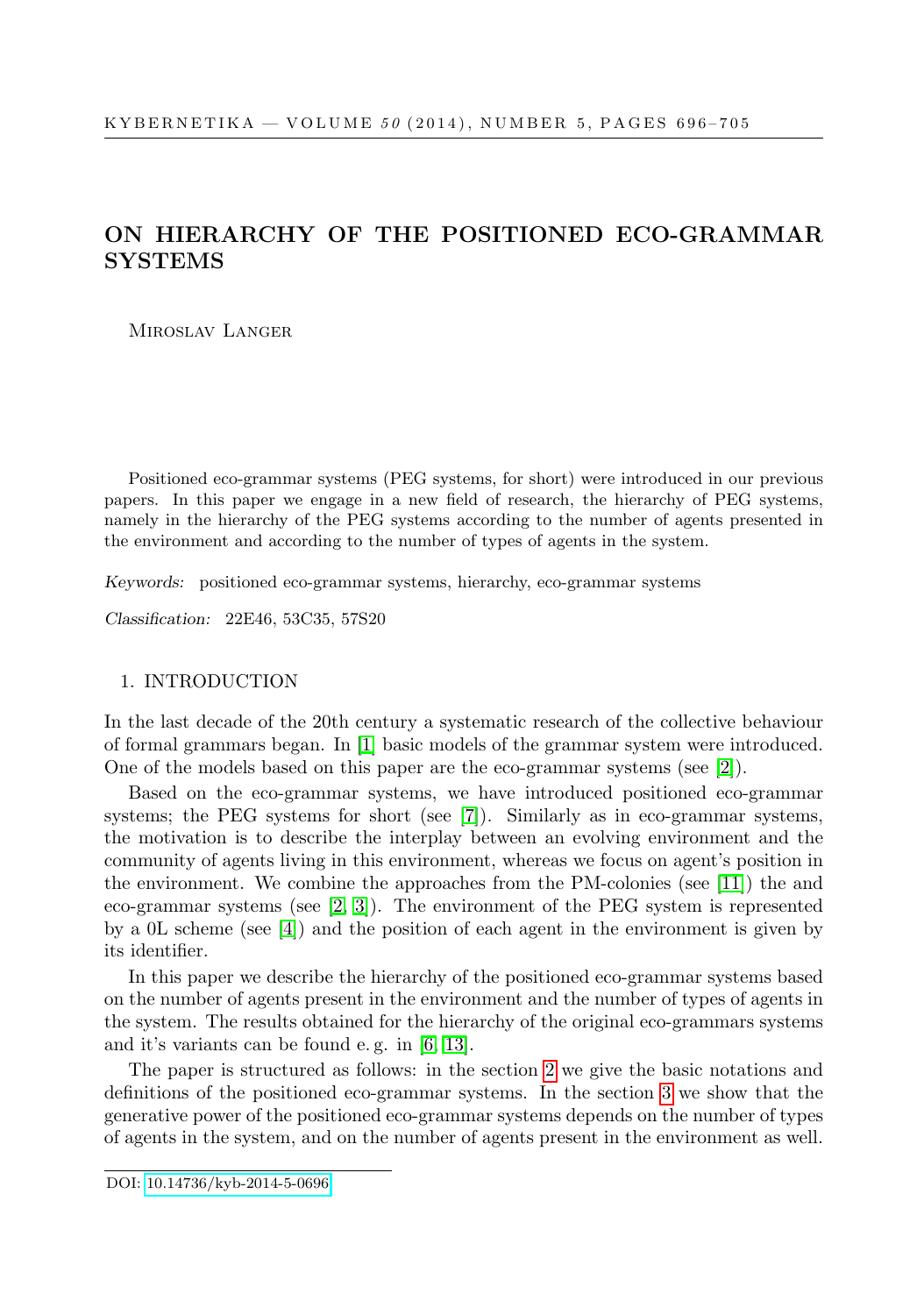#### <span id="page-1-0"></span>2. POSITIONED ECO-GRAMMAR SYSTEMS

In this section we present basic definitions of the positioned eco-grammar systems. The positioned eco-grammar systems combine the approach of the eco-grammar systems (for more information see e.g.  $[2, 3]$  $[2, 3]$ ) and the PM colonies (see [\[11\]](#page-9-3)). Similarly as eco-grammar systems, each positioned eco-grammar system consists of a developing environment and collection of agents (organisms). Moreover position of each agent in the environment is fixed in accordance with PM colonies. An agent can affect the environment only in its neighbouring left or right position and other symbols in the environment are rewritten in totally parallel manner like in L systems [\[12\]](#page-9-8).

We will follow the definitions with very simple example to explain it.

Definition 2.1. A positioned eco-grammar system (PEG system, for short) of degree  $m, m \geq 1$ , is an  $(m+3)$ -tuple  $\Sigma = (V_E, N_B, E, B_1, \ldots, B_m)$ , where

- $V_E$  is a finite nonempty alphabet of the environment,
- $N_B = \{ [j] : 1 \le j \le m \}$  is a set of identifiers of the agents,  $[j]$  defines position of the jth type agent in the environment,
- $E = (V_E, P_E)$  is a 0L scheme the environment,
- $B_j = ([j], Q_j)$ , is the jth type agent for  $1 \leq j \leq m$  and  $Q_j$  is a set of rules of the form:
	- $a[j] \to u$  or  $[j]b \to v$  where  $a, b \in V_E$  is symbol marking vicinity with agent,  $u, v \in (V_E \cup N_B)^*$ .

In what follows we will use for rules description also  $a[j]b \rightarrow u$ , where  $ab \in V_E$ . So in every rule either  $b = \varepsilon$  or  $a = \varepsilon$  but not both.

Note that a PEG system requires at least one agent by the definition.

**Example 2.2.** PEG system  $\Sigma = (V_E, N_B, E, B_1)$ , where:

- $V_E = (\{a, b, c\},\)$
- $N_B = \{ [1] \},\$
- $E = (V_E, \{a \rightarrow a, b \rightarrow b, c \rightarrow c\}),$
- $B_1 = ([1], {[1]c \rightarrow \varepsilon, [1]c \rightarrow a[1]ca, [1]c \rightarrow b[1]cb}).$

We consider PEG system with one type of the agent  $B_1$  and non-evolving environment. The growth of environment (generating the language) ensures the agent.

A configuration of the PEG system determines the actual state of a PEG system, it means the actual string of the environment together with collection of agents with fixed positions in the environment and it is introduced as follows:

Definition 2.3. A configuration of the positioned eco-grammar system  $\Sigma = (V_E, N_B, E, B_1, \ldots, B_m)$  is a string v, where  $v \in (V_E \cup N_B)^*$ . The starting configuration is called an axiom.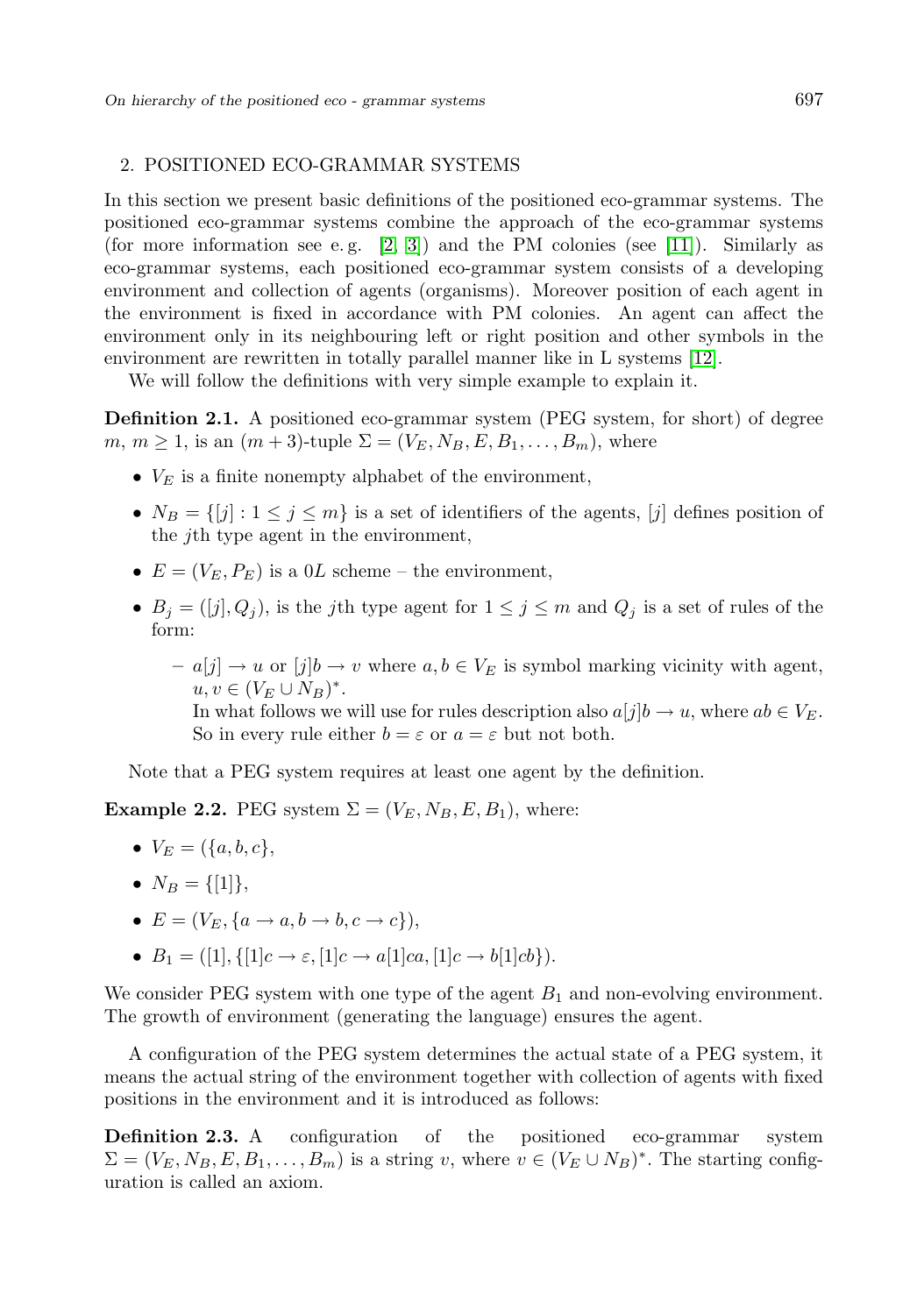**Example 2.4.** Let the axiom of the system  $\Sigma$  be  $w = [1]c$ .

We describe the derivation step in the PEG system as follows:

Definition 2.5. A derivation step of the positioned eco-grammar system  $\Sigma = (V_E, N_B, E, B_1, \ldots, B_m)$  is a binary relation  $\implies$ <sub>Σ</sub> on  $(V_E \cup N_B)^*$ , such that  $w \Longrightarrow_{\Sigma} w'$  iff

- $w = \alpha_0 a_1[j_1]b_1 \alpha_1 \ldots \alpha_{n-1} a_n[j_n]b_n \alpha_n$ , where  $\alpha_k \in V_E^*$  for  $0 \leq k \leq n$  and  $a_k b_k \in V_E$ ,  $[j_k] \in N_B$ ,  $1 \leq k \leq n$ ,
- $w' = \alpha'_0 \beta_1 \alpha'_1 \dots \alpha'_{n-1} \beta_n \alpha'_n$ , where  $a_k[j_k]b_k \to \beta_k \in Q_k$  for  $1 \leq k \leq n$  and  $\alpha_k \Rightarrow_E \alpha'_k$  for  $0 \leq k \leq n$ .

By  $\Longrightarrow^*$  we denote the reflexive and transitive closure of the relation  $\Longrightarrow$ .

**Example 2.6.** Let us show first few derivation steps of the PEG system  $\Sigma$ :  $[1]c \Rightarrow a[1]ca \Rightarrow aa[1]caa \Rightarrow aab[1]cbaa \Rightarrow aaba[1]cabaa \dots$ 

Agents in the PEG system work parallel. Each agent rewrites one symbol on its right or left hand side together with its own identifier, in each derivation step. The rest of the symbols (i. e. those not touched by agents) are rewritten by the rules of the environment in totally parallel manner like in Lindenmayer system. Each agent has to rewrite its own symbol otherwise the derivation is blocked. This is in the cases when there is no rule for the agent with its actual right or left context, or when agent has no free context to rewrite.

The language defined by the positioned eco-grammar system is given by all words produced by the system from the axiom, ignoring agents identifiers.

Definition 2.7. The language defined by the positioned eco-grammar system  $\Sigma = (V_E, N_B, E, B_1, \dots, B_m)$  and the axiom  $w, w \in (V_E \cup N_B)^+$  is a set of strings:

$$
L(\Sigma, w) = \{ \gamma(u) : w \Rightarrow_{\Sigma}^* u, u \in (V_E \cup N_B)^* \},
$$

where  $\gamma$  is the morphism such that  $\gamma(a) = a$  for  $a \in V_E$  and  $\gamma(b) = \varepsilon$ for  $b \in N_B$ .

**Example 2.8.** As the reader can easily verify, the language defined by PEG system  $\Sigma$ is  $L(\Sigma, w) = \{wcw^R : w \in \{a, b\}^*\}.$ 

The class of languages defined by the positioned eco-grammar systems (PEG languages) is denoted as  $\mathcal{L}(PEG)$ .

Following example shows how the environment can exert influence up the agents and vice versa. We will consider female agent  $B_F$ , male agent  $B_M$  and child  $B_C$ . Male agent builds the nest  $(n)$  where female agent lays an egg  $(e)$  which is inseminate by the male agent. The female agent broods from the inseminated egg  $(i)$  child agent. Before the male can agent build the nest he must wait for the grass to grow from small to grown (in the environment is used rule  $s \to q$ ). This is how the environment can influence the behaviour of the agents. The environment cannot grow (increase number of the symbol b) before the child agent changes symbols  $a$  to the  $b$ . In this way the agents can affect behaviour of the environment.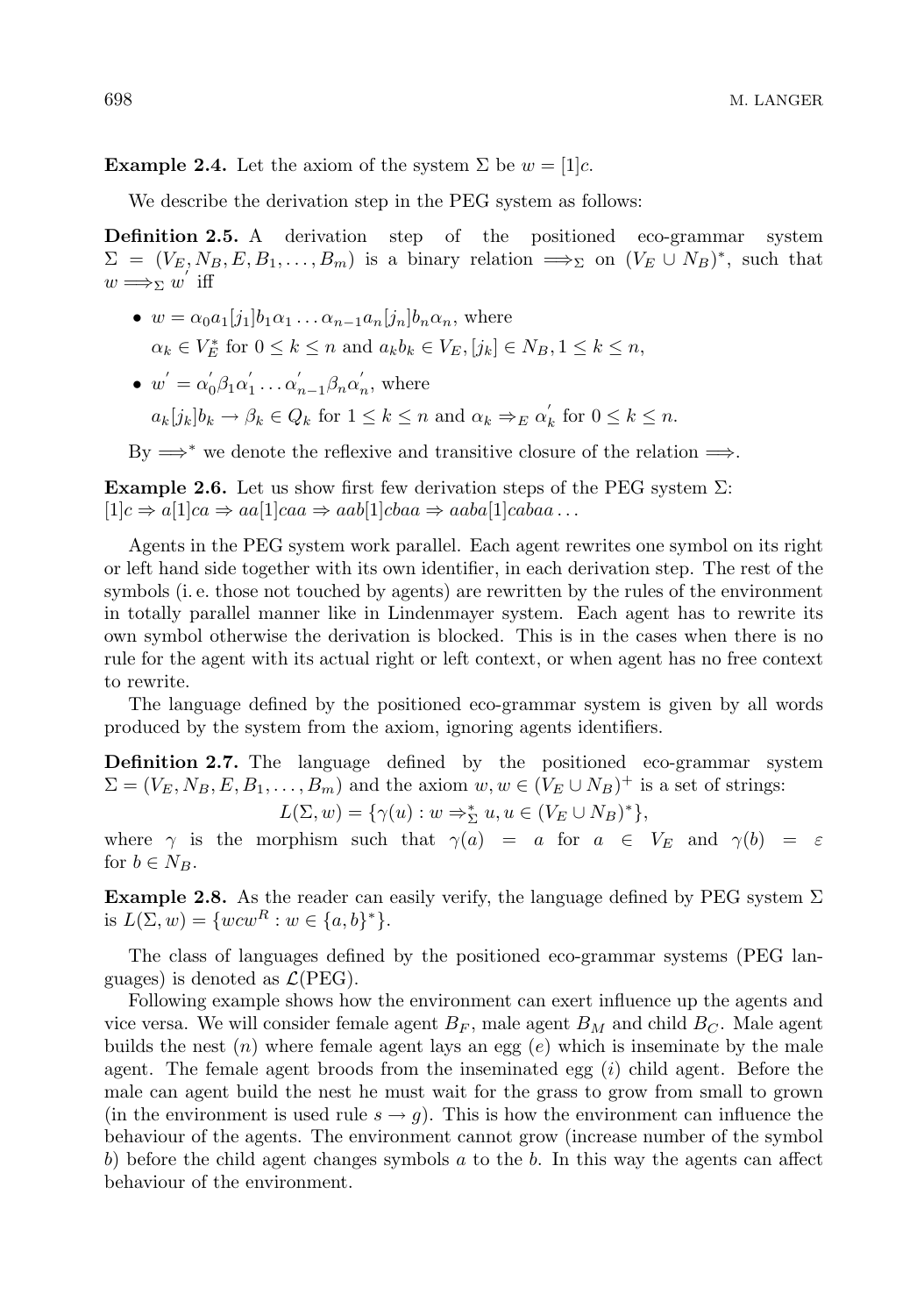**Example 2.9.** PEG system  $\Sigma = (V_E, N_B, E, B_F, B_M, B_C)$ , where:

- $V_F = \{a, b, s, q, e, i\},\$
- $N_B = \{[F], [M], [C]\},\$
- $E = (V_E, \{a \rightarrow a, b \rightarrow b, b \rightarrow bb, s \rightarrow s, s \rightarrow g, q \rightarrow g, n \rightarrow n, e \rightarrow e, i \rightarrow i\}),$
- $B_F = (F, \{a[F] \rightarrow a[F], [F] \rightarrow F]e, [F]i \rightarrow [C]\},$
- $B_M = ([M], \{ [M]a \to [M]a, g[M] \to n[M], e[M] \to i \}),$
- $B_C = ( [C], \{a[C] \rightarrow b[C], [C]a \rightarrow [C]b, b[C] \rightarrow [C]b, [C]b \rightarrow b[C] \}).$

Let the axiom of the system be  $w = a[F]s[M]a$ . One of the possible derivations in the PEG system  $\Sigma$  with axiom w is as follows:

 $a[F]s[M]a \Rightarrow a[F]s[M]a \Rightarrow a[F]g[M]a \Rightarrow a[F]n[M]a \Rightarrow a[F]e[M]a \Rightarrow a[F]e[M]a$  $\Rightarrow$  a[F|ia  $\Rightarrow$  a[C|a  $\Rightarrow$  b[C|a  $\Rightarrow$  bb[C|b  $\Rightarrow$  b[C|bbb  $\Rightarrow$  [C|bbbbb ...

# <span id="page-3-0"></span>3. HIERARCHY OF THE POSITIONED ECO-GRAMMAR SYSTEMS

We described the generative power of the positioned eco-grammar systems in the context of the well-established grammars and grammar systems in our previous papers (see [\[5,](#page-9-9) [8,](#page-9-10) [9\]](#page-9-11)). In this paper we focus on the question whether it is possible to structure PEG languages based on the structural properties of the system.

In the positioned eco-grammar systems the positions of the agents are given by special symbols. These components in the parallel environment cause local changes in the configurations of the system. Location of the agent in the environment and the context of the agent directly affects the generative power of the PEG system. In this section we classify the PEG languages with respect to the number of (types of) agents in the definition of underlying PEG system and with respect to the maximal number of the agents present in the environment. We show that such classifications determine the infinite hierarchy on the PEG languages in both cases.

Known results concerning the hierarchy of the various types of the eco-grammar systems can be found e. g. in [\[6,](#page-9-6) [13\]](#page-9-7).

## 3.1. Hierarchy based on the number of agents in the environment

This subsection covers the division of the PEG systems according to the number of agents present in the environment. We will consider PEG systems with at most  $n$ agents present in the environment in every derivation step, no matter what type the agents are. It means that we count all the identifiers of the agents regardless of type of the agent.

**Definition 3.1.** A PEG system  $\Sigma = (V_E, N_B, E, B_1, \ldots, B_m)$  with axiom  $w, w \in (V_E \cup$  $(N_B)^+$  is a PEG system with index n, we write  $(\Sigma, w) \in \text{PEG}_n$  for short, if  $|u|_{N_B} \leq n$ for all  $u \in (V_E \cup N_B)^*$  such that  $w \Rightarrow_{\Sigma}^* u$ .

A language L is a PEG language with index  $n, L \in \mathcal{L}(PEG_n)$  if there is a  $PEG_n$ system  $\Sigma$  with axiom w such that  $L = L(\Sigma, w)$  and for no  $\text{PEG}_m$  system  $\Sigma'$  and w'  $m < n$  it holds  $L = L(\Sigma', w')$ .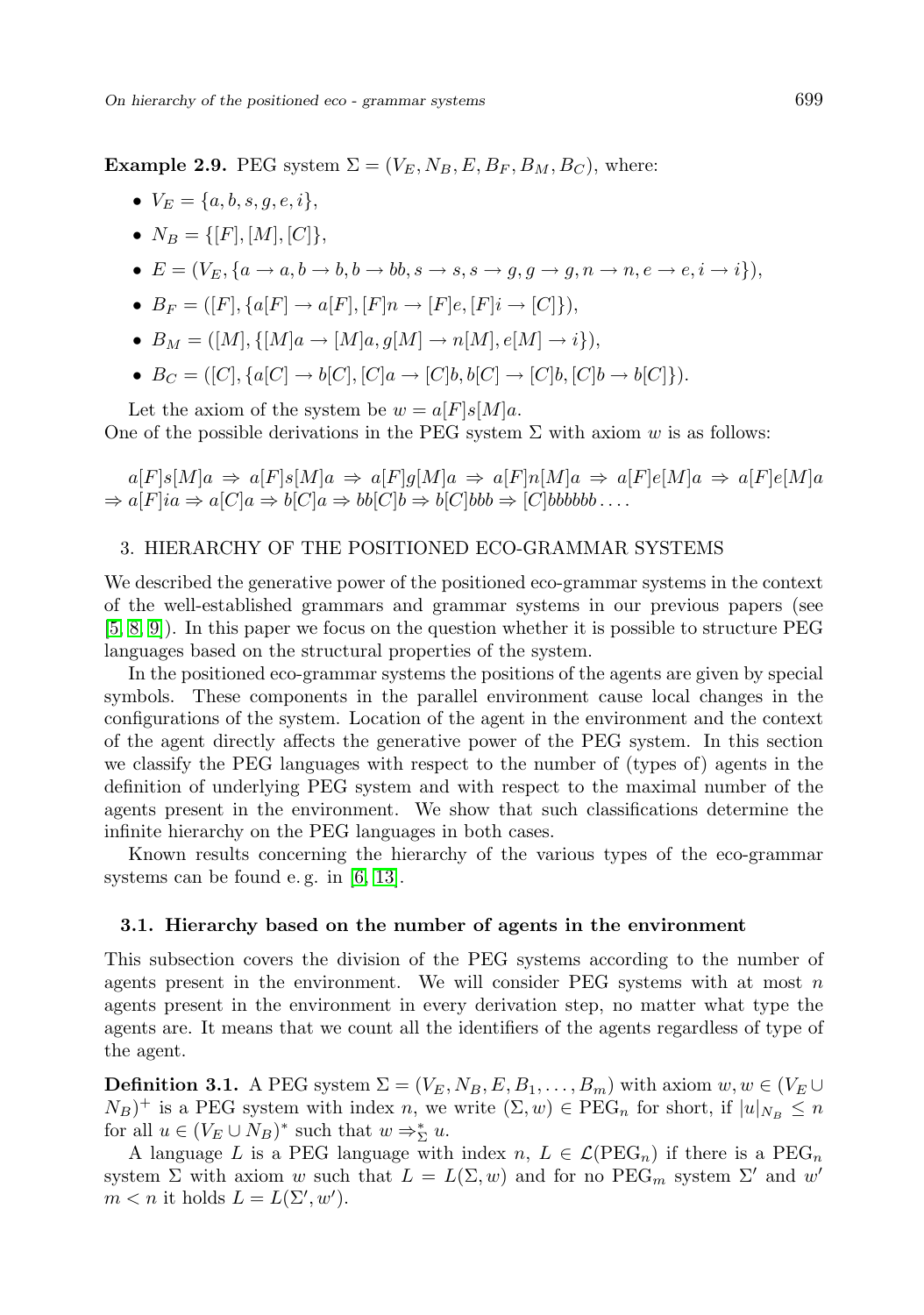**Example 3.2.** Let us consider the language  $L_1 = \{a^i b^i c^i : i \geq 1\}$  and PEG system  $\Sigma_1 = (\{a, b, c\}, \{[1]\}, E, B_1)$ , where:

- $E = (\{a, b, c\}, \{a \rightarrow a, b \rightarrow b, c \rightarrow c\}),$
- $B_1 = ([1], \{a[1] \rightarrow aa[1]b, [1]c \rightarrow [1]cc\}).$

Let the axiom of the system be  $w_1 = a[1]b[1]c$ . Then

 $a[1]b[1]c \Rightarrow aa[1]bb[1]cc \Rightarrow^{n-2} a^n[1]b^n[1]c^n \Rightarrow a^n a[1]bb^n[1]cc^n \Rightarrow \dots$ 

Therefore  $L(\Sigma_1, w_1) = L_1$  and  $(\Sigma_1, w_1)$  is of index 2, i.e.  $(\Sigma_1, w_1) \in \text{PEG}_2$ . So  $L_1 \in \mathcal{L}(\text{PEG}_t)$  for  $t \geq 2$ .

To prove  $L_1 \in \mathcal{L}(\text{PEG}_2)$  we will verify that  $L_1$  does not belong to  $\mathcal{L}(\text{PEG}_1)$ , i.e. there is no PEG system  $\Sigma$  and axiom w with index 1 such that  $L(\Sigma, w) = L_1$ .

Assume contrary that  $L_1$  belongs to  $\mathcal{L}(PEG_1)$  and  $PEG_1$  system  $\Sigma_0 = {\{a, b, c\}},$  $\{[1], E, B_1, \ldots, B_m\}$  with axiom  $w_0 = u_0[1]v_0$  generates  $L_1$ . Reader can verify that  $E = (\{a, b, c\}, P)$  in  $\Sigma_0$  is deterministic and  $P = \{a \rightarrow a, b \rightarrow b, c \rightarrow c\}$ . So, all changes in the environment due to the activity of agents.

Let  $u[j]v, 1 \leq j \leq m$  be the word derived from the axiom in  $\Sigma_0$  and  $uv = a^t b^t c^t$ for some  $t \geq 1$ . We assume that in the next derivation step rule  $x[j]y \to z$  is used, where  $x, y \in \{a, b, c, \varepsilon\}, x = \operatorname{su}(u), y = \operatorname{pref}(v)$  and one of the symbols  $x, y$  is empty and z contains one position of some agent [i]. For the position of  $[j]$  exactly one of the following cases holds:

- $y = a$ . Then rule of type  $a[j] \to a^r[i]$  or  $[j]a \to a^r[i]$  for some  $r \neq 1$  has to be used in next derivation step. (Position and type of the agent  $[i]$  on the right hand side of the used rule can be arbitrary.) Therefore for  $u[j]v \Rightarrow w$  it holds  $|w|_a \neq |w|_b$ and  $\gamma(w)$  does not belong to  $L_1$ .
- y = b. Then  $u[j]v \Rightarrow w$  gives  $|w|_c < |w|_a$  and  $|w|_c < |w|_b$ . So  $\gamma(w)$  does not belong to  $L_1$ .
- $y = c$ . Then  $u[j]v \Rightarrow w$  where  $|w|_a < |w|_b$  or  $|w|_a < |w|_c$ . So  $\gamma(w)$  does not determine the word from  $L_1$ . In all cases we got the contradiction so the assumption that  $L_1$  belongs to  $\mathcal{L}(PEG_1)$  does not hold and  $L_1 \in \mathcal{L}(PEG_2)$ .

These considerations allow us state the following theorem.

Theorem 3.3. The class of PEG languages with respect to the measure index forms an infinite hierarchy:  $\mathcal{L}(PEG_n) \subset \mathcal{L}(PEG_{n+1})$  for  $n \geq 1$  (i.e. proper subsets).

P r o o f. Obviously  $\mathcal{L}(PEG_n) \subseteq \mathcal{L}(PEG_{n+1})$  for  $n \geq 1$ . Consider language

$$
L_{n+1} = \{a_1^i a_2^i \dots a_{2n}^i a_{2n+1}^i : i \ge 1\}.
$$

We will show that  $L_{n+1} \in \mathcal{L}(\text{PEG}_{n+1}) - \mathcal{L}(\text{PEG}_n)$ .

First we give a PEG system  $\Sigma_{n+1}$  which generates the language  $L_{n+1}$  from axiom and it needs  $n+1$  occurrences of agent [1] in the environment to generate words in  $L_{n+1}$ :  $\Sigma_{n+1} = (V_E, \{[1]\}, E, B)$ , where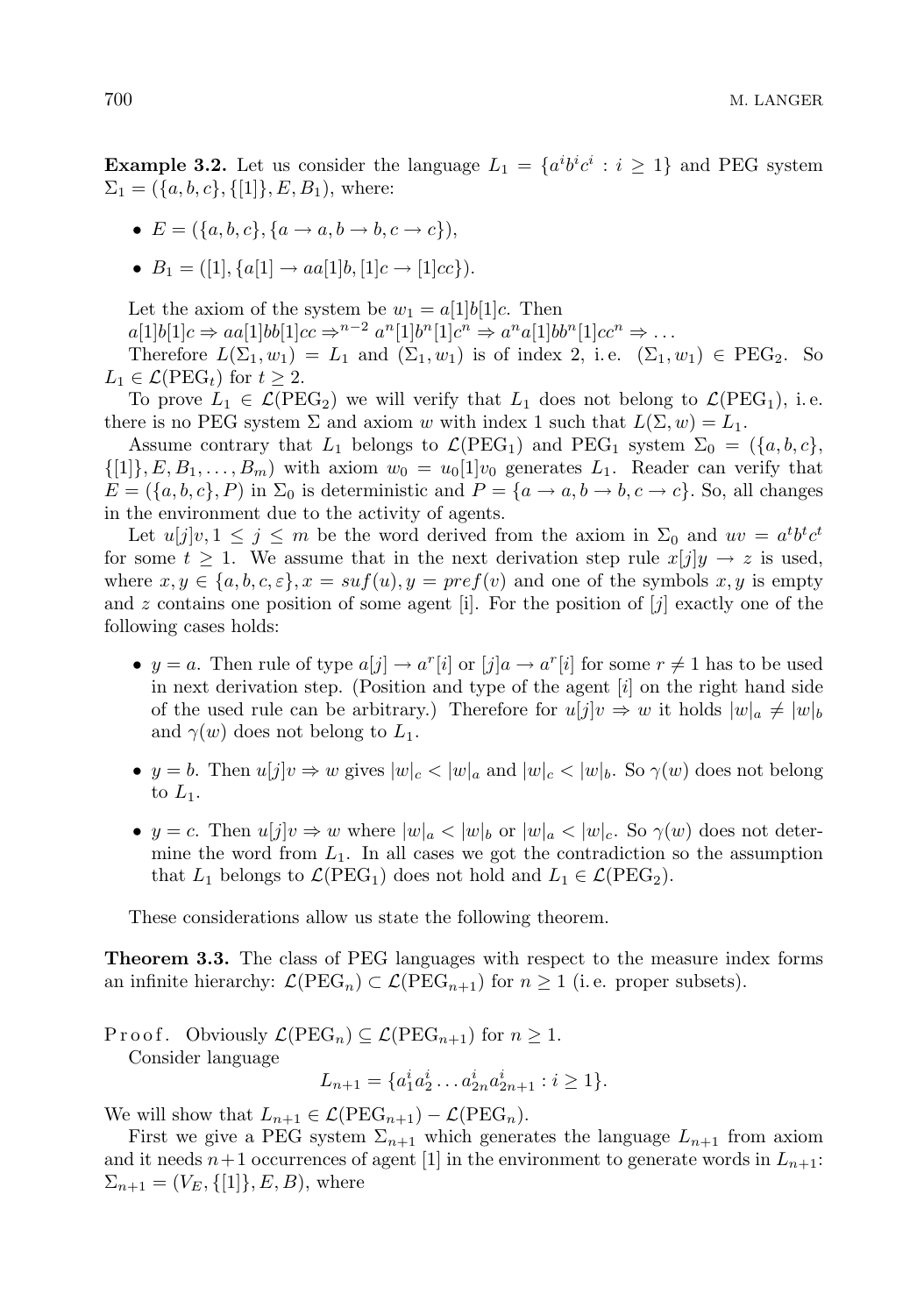- $V_E = \{a_1, a_2, \ldots, a_{2n+1}\},\$
- $E = (V_E, \{a_1 \rightarrow a_1, a_2 \rightarrow a_2, \dots, a_{2n+1} \rightarrow a_{2n+1}\}),$

• 
$$
B = (\{[1]\}, \{a_{2k-1}[1] \to a_{2k-1}^2[1]a_{2k} : 1 \le k \le n\} \cup \{[1]a_{2n+1} \to [1]a_{2n+1}^2\} ).
$$

The axiom of the PEG<sub>n+1</sub> is  $w = a_1[1]a_2a_3[1]a_4 \ldots a_{2n-1}[1]a_{2n}[1]a_{2n+1}$ . Derivations proceed as follows:

 $a_1[1]a_2 \ldots a_{2n-1}[1]a_{2n}[1]a_{2n+1} \Rightarrow a_1^2[1]a_2^2 \ldots a_{2n-1}^2[1]a_{2n}^2[1]a_{2n+1}^2 \Rightarrow$  $a_1^3[1]a_3^3 \ldots a_{2n-1}^3[1]a_{2n}^3[1]a_{2n+1}^3 \Rightarrow a_1^4[1]a_4^4 \ldots a_{2n-1}^4[1]a_{2n}^4[1]a_{2n+1}^4 \Rightarrow \ldots$ 

Hence the  $L(\Sigma_{n+1}, w) = \{a_1^i a_2^i \dots a_{2n}^i a_{2n+1}^i : i \ge 1\}.$ 

Therefore  $L(\Sigma_{n+1}, w) = L_{n+1}$  and  $(\Sigma_{n+1}, w)$  is of index  $n+1$ , i.e.  $(\Sigma_{n+1}, w) \in$  $\text{PEG}_{n+1}$ . So  $L_{n+1} \in \mathcal{L}(\text{PEG}_t)$  for some  $t, t \leq n+1$ .

To prove that  $L_{n+1} \in \mathcal{L}(PEG_{n+1})$  we will verify that  $L_{n+1} \notin \mathcal{L}(PEG_n)$ , i.e. there is no PEG system  $\Sigma$  and axiom w with index n such that  $L(\Sigma, w) = L_{n+1}$ .

Assume contrary that  $L_{n+1}$  belongs to  $\mathcal{L}(PEG_n)$  and  $PEG_n$  system  $\Sigma_n = (V_E,$  $N_B, E, B_1, \ldots, B_m$  with axiom  $w_n$  generates  $L_{n+1}$ . We verify that  $E = (V_E, P)$  in  $\Sigma_n$  is deterministic and  $P = \{a_i \to a_i : 1 \le i \le 2n + 1\}.$ 

It follows from the structure of  $L_{n+1}$  that for  $a_i \to \alpha \in P$  we have  $\alpha = a_i^s$  for some s. Assume that P is not deterministic and  $a_i \to a_i^j, a_i \to a_i^k \in P$  for  $j < k$ . Let derivation of  $u = a_1^r a_2^r \dots a_{2n}^r a_{2n+1}^r \in L_{n+1}$  for some r uses the rule  $a_i \to a_i^j$ . Then also the word  $v = a_1^r a_2^r \dots a_i^{r+k-j} \dots a_{2n}^r a_{2n+1}^r \in L(\Sigma, w)$  but  $v \notin L_{n+1}$ .

Evidently for rules  $a_i \rightarrow a_i^j, 1 \leq i \leq 2n+1$  in deterministic P it holds  $j = 1$ . Otherwise all words from  $L_{n+1}$  are not in  $L(\Sigma_n, w_n)$ 

So, all the changes in the environment are done by the activity of the agents. Let  $u[j]v \to w$  is in  $B_j$ . Then from the structure of  $L_{n+1}$  it holds that  $|alpha(w) \cap V_E| \leq 2$ . This gives that for  $x \Rightarrow y$ , where x contains at most n occurrences of symbols from  $N_B$ it holds  $|x|_{a_i} = |y|_{a_i}$  for at least one *i*. Therefore either  $\gamma(x)$  or  $\gamma(y)$  is not in  $L_{n+1}$  and  $L(\Sigma_n, w_n) \neq L_{n+1}.$ 

#### 3.2. Hierarchy based on the number of the types of agents

This subsection illuminates the division of the PEG systems according to the number of types of agents in the definition of the system. We will show that the number of the types of agents in the definition of the PEG system (thus the cardinality of the set  $N_B$ ) affects the generative power of the PEG system. To prove that such a hierarchy exists, we need to find language  $L$  which is not  $0L$  language and for which holds that  $L$  cannot be generated by the PEG system with  $n$  types of the agents and  $L$  can be generated by the PEG system with  $n + 1$  types of agent. Not surprisingly, the structure of the language is similar to the language from the previous subsection.

**Definition 3.4.** A PEG system with at most n types of the agents is such a PEG system  $\Sigma = (V_E, N_B, E, B_1, \dots, B_m)$ , where  $n \leq |N_B|$  and is denoted as PEG<sup>n</sup>.

The class of languages defined by the PEG<sup>n</sup> system is denoted as  $\mathcal{L}(PEG^n)$ . Let us show simple example first.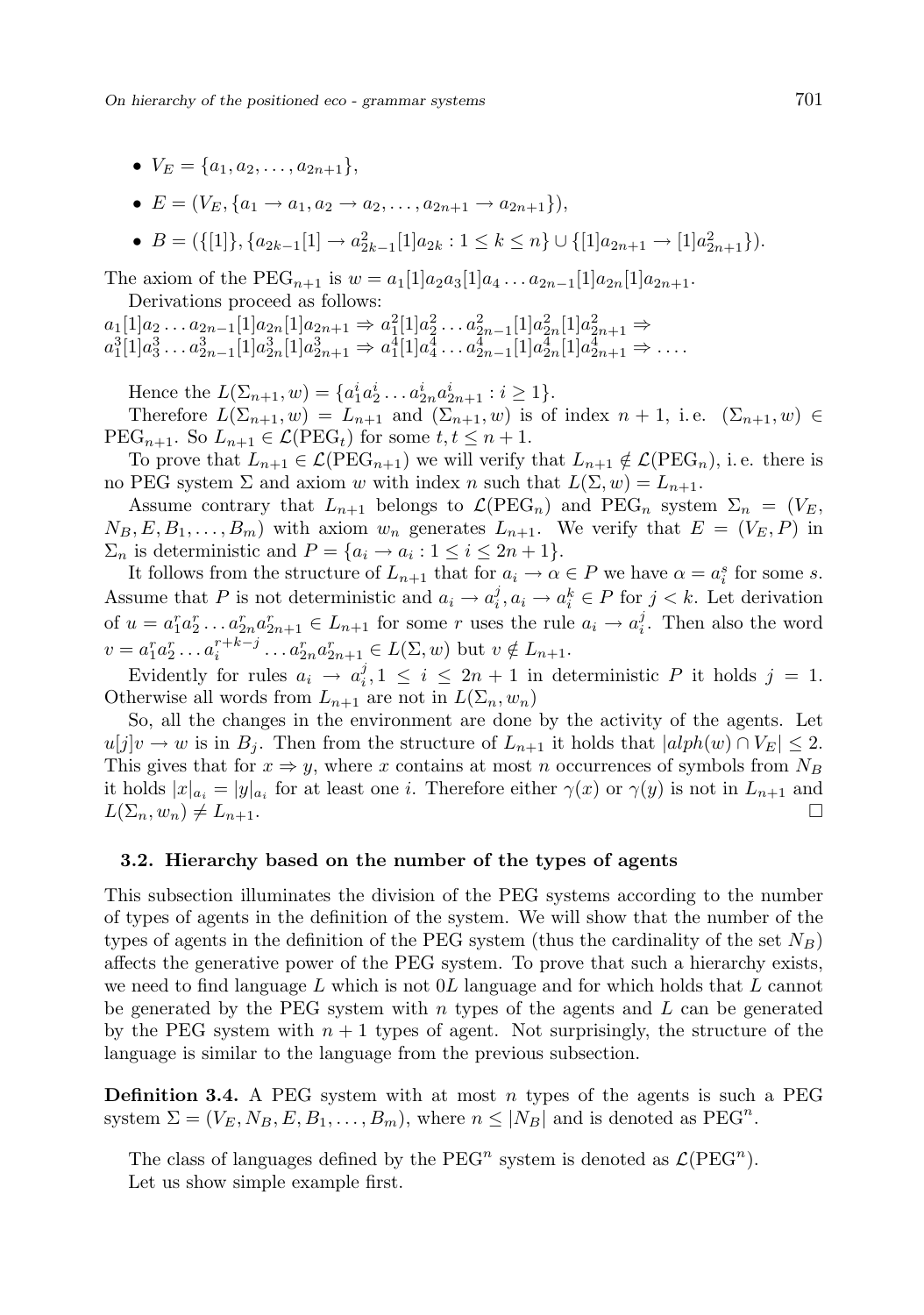**Example 3.5.** Consider the language  $L^2 = \{a^i b^i a^j b^j a^k : i \geq 1, j = 2i, k = 3i\}$  and PEG system  $\Sigma^2 = (\{a, b\}, \{[1], [2]\}, E, B_1, B_2)$ , where:

• 
$$
E = (\{a, b\}, \{a \rightarrow a, b \rightarrow b\}),
$$

•  $B_1 = ([1], {[1]a \rightarrow a[1]ab, [1]b \rightarrow aa[1]bbb}),$ 

• 
$$
B_2 = ([2], {a[2] \rightarrow aaaa[2]}).
$$

Let the axiom of the system be  $w^2 = [1]abaaa[1]bbbaaa[2]$ , then  $[1]abaaa[1]bbbaaa[2] \Rightarrow a[1]abbaaaaa[1]bbbbaaaaaaa[2] \Rightarrow aa[1]ab^3a^6[1]b^6a^9[2] \Rightarrow$  $\Rightarrow$   $a^3[1]ab^4a^8[1]b^8a^{12}[2] \Rightarrow a^4[1]ab^5a^{10}[1]b^{10}a^{15}[2] \ldots,$ thus  $L(\Sigma^2, w^2) = L^2$ ,  $\Sigma$  has two types of the agents and therefore  $L^2 \in \mathcal{L}(\text{PEG}^t)$  for  $t \geq 2$ .

To prove  $L^2 \in \mathcal{L}(PEG^2)$  we will verify that  $L^2$  does not belong to  $\mathcal{L}(PEG^1)$ , i.e. there is no PEG system  $\Sigma$  with  $|N_B| = 1$  and axiom w such that  $L(\Sigma, w) = L^2$ . Assume contrary that  $L^2$  belongs to  $\mathcal{L}(PEG^1)$  and  $PEG^1$  system  $\Sigma^0 = (\{a, b\}, \{[1]\},\$  $E, B_1$ ) with axiom  $w_0 = u_0[1]v_0[1]x_0[1]y_0$  generates  $L^2$ . Reader can verify that  $E =$  $(\{a, b\}, P)$  in  $\Sigma_0$  is deterministic and  $P = \{a \rightarrow a, b \rightarrow b\}$ . So, all changes in the environment due to the activity of agent.

Let  $u[1]v[1]x[1]y$  be the word derived from the axiom in  $\Sigma_0$  and  $uvw = a<sup>t</sup>b<sup>t</sup>a<sup>2t</sup>b<sup>2t</sup>a<sup>3t</sup>$  for some  $t \ge 1$ . According to definition of the PEG system each agent can react with its right or left hand-side symbol, but not with both at once. This restriction allows us consider following cases:

- Let  $u = a^{t-1}$ ,  $v = ab^t a^{2t}$ ,  $x = b^{2t} a^{3t}$ ,  $y = \varepsilon$ , then  $Q_1$  must contain rules  $[1]a \rightarrow$  $a[1]ab, [1]b \rightarrow aa[1]bbb, a[1] \rightarrow aaaa[1]$ . Such set of rules allows to derive in the next derivation step word w such that  $\gamma(w) = a^{t+3}b^{t+1}a^{t+2}b^{t+2}a^{t+3}$ , which is not from the  $L^2$ .
- Let  $u = a^{t-1}$ ,  $v = ab^t a^{2t}$ ,  $x = b^{2t}$ ,  $y = a^{3t}$ , then  $Q_1$  must contain rules  $[1]a \rightarrow$  $a[1]ab, [1]b \rightarrow aa[1]bbb, [1]a \rightarrow [1]aaaa.$  Such set of rules allows to derive in the next derivation step word w such that  $\gamma(w) = a^{t+3}b^{t+1}a^{2t+2}b^{2t+2}a^{3t+3}$ , which is not from the  $L^2$ .
- Let  $u = a^{t-1}$ ,  $v = ab^t a^{2t}$ ,  $x = b^{2t}$ ,  $y = a^{3t}$ , then  $Q_1$  must contain rules  $[1]a \rightarrow$  $a[1]ab, [1]b \rightarrow aa[1]bbb, b[1] \rightarrow b[1]aaa$ . Such set of rules allows to derive in the next derivation step word w such that  $\gamma(w) = a^{t+1}b^{t+1}a^{2t+2}b^{2t+2}aba^{3t}$ , which is not from the  $L^2$ .

In all cases we got the contradiction so the assumption that  $L^2$  belongs to  $\mathcal{L}(PEG<sup>1</sup>)$ does not hold and  $L^2 \in \mathcal{L}(\text{PEG}^2)$ .

Generally speaking, the fact that agent can consider only one-sided context allows us to increment two same substrings of type  $a^i b^i$  by only two different number.

Theorem 3.6. The class of PEG languages with respect to the number of types of the agents forms an infinite hierarchy:  $\mathcal{L}(PEG^n) \subset \mathcal{L}(PEG^{n+1})$  for  $n \geq 1$  (i.e. proper subsets).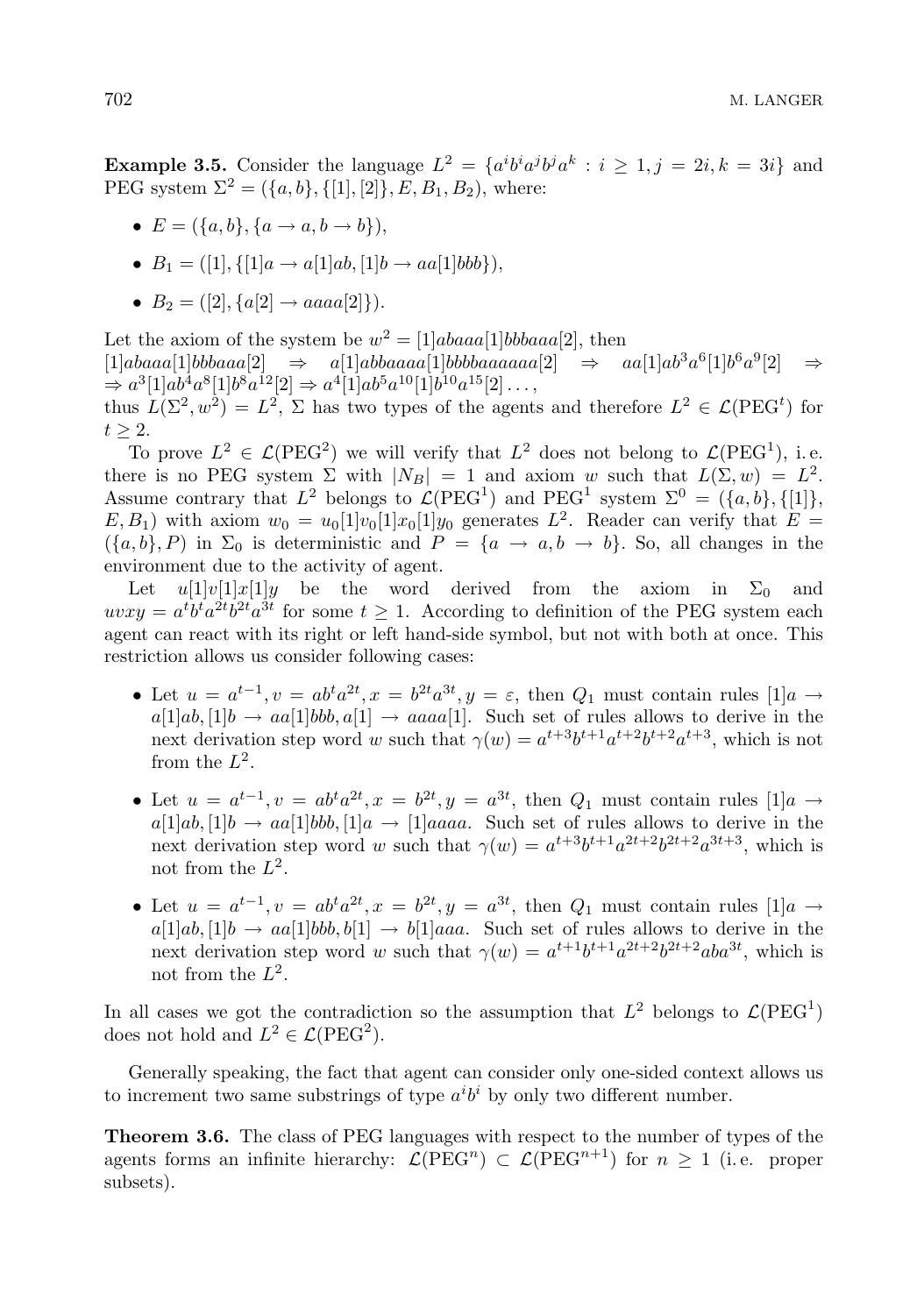On hierarchy of the positioned eco - grammar systems 703

Proof. Obviously  $\mathcal{L}(\text{PEG}^n) \subseteq \mathcal{L}(\text{PEG}^{n+1})$  for  $n \geq 1$ .

Consider language

$$
L^{n+1} = \{a^i b^i a^{2i} b^{2i} \dots a^{(2n-1)i} b^{(2n-1)i} a^{2ni} b^{2ni} a^{(2n+1)i} : i \ge 1\}.
$$

We will show that  $L^{n+1} \in \mathcal{L}(\text{PEG}^{n+1}) - \mathcal{L}(\text{PEG}^n)$ .

Hence we will show that we need at least  $n+1$  types of agents to generate the language  $L^{n+1}$ , *n* types of agents are not sufficient.

At first we will construct the PEG system  $\Sigma^{n+1}$  with  $n+1$  types of agents which generate the language  $L^{n+1}$ :  $\Sigma^{n+1} = (V_E, \{[1]\}, E, B_1, B_2, \ldots, B_n, B_{n+1}),$  where

•  $V_E = \{a, b\},\,$ 

. .

• 
$$
E = (V_E, \{a \to a, b \to b\}),
$$

• 
$$
B_1 = ([1], \{[1]a \rightarrow a[1]ab, [1]b \rightarrow aa[1]bbb\}),
$$

•  $B_2 = ([2], \{[2]a \rightarrow aaa[2]abbb, [2]b \rightarrow aaaa[2]bbbb \},$ .

• 
$$
B_n = ([n], \{ [n]a \to a^{2n-1}[n]ab^{2n-1}, [n]b \to a^{2n}[n]bb^{2n} \}),
$$

• 
$$
B_{n+1} = ([n+1], {a[n+1]} \rightarrow aa^{2n+1}[n+1]).
$$

The axiom of the  $PERG^{n+1}$  is

$$
w = [1]abaa[1]bbaa[2]abbbaaaa[2]bbbb\dots a^{2n-2}[n]ab^{2n-1}a^{2n}[n]b^{2n}a^{2n+1}[n+1].
$$

The first several derivation steps are:

$$
[1]abaa[1]bbaa[2]abbbaaaa[2]bbbb \dots a^{2n-2}[n]ab^{2n-1}a^{2n}[n]b^{2n}a^{2n+1}[n+1]
$$
  
\n
$$
\Rightarrow a[1]abba^{4}[1]b^{4}a^{5}[2]ab^{6}a^{8}[2]b^{8}\dots a^{4n-3}[n]ab^{4n-2}a^{4n}[n]b^{4n}a^{4n+2}[n+1]
$$
  
\n
$$
\Rightarrow aa[1]abbba^{6}[1]b^{6}a^{8}[2]ab^{9}a^{12}[2]b^{12}\dots a^{6n-4}[n]ab^{6n-3}a^{6n}[n]b^{6n}a^{6n+3}[n+1] \Rightarrow \dots
$$

Hence the  $L(\Sigma^{n+1}, w) = \{a^i b^i a^{2i} b^{2i} \dots a^{(2n-1)i} b^{(2n-1)i} a^{2ni} b^{2ni} a^{(2n+1)i} : i \ge 1\}.$ 

To prove that  $L^{n+1} \in \mathcal{L}(PEG^{n+1})$  we will verify that  $L^{n+1} \notin \mathcal{L}(PEG^n)$ , i.e. there is no PEG system  $\Sigma$  and axiom w with  $|N_B| = n$  such that  $L(\Sigma, w) = L^{n+1}$ .

Assume contrary that  $L^{n+1}$  belongs to  $\mathcal{L}(PEG^n)$  and  $PEG^n$  system  $\Sigma^n = (V_E,$  $N_B, E, B_1, \ldots, B_n$  with axiom  $w^n$  generates  $L^{n+1}$ . We verify that  $E = (V_E, P)$  in  $\Sigma^n$  is deterministic and  $P = \{z \to z : z \in \{a, b\}\}.$ 

It follows from the structure of  $L^{n+1}$  that for  $z \to \alpha \in P$  we have  $\alpha = z^s$  for some s. Assume that P is not deterministic and  $z \to z^j \in P$  for  $j \geq 0$ . Let derivation of  $u = a^r b^r a^{2r} b^{2r} \dots a^{(2n-1)r} b^{(2n-1)r} a^{2nr} b^{2nr} a^{(2n+1)r} \in L_{n+1}$  for some r uses the rule  $z \to z$  $z^{j}$ . Then also the word  $v = a^{j(r-2)+1}b^{r}a^{2(r)}b^{2(r)} \dots a^{r(2n-1)}b^{r(2n-1)} a^{2nr}b^{2nr}a^{r(2n+1)}$  ∈  $L(\Sigma, w)$  but  $v \notin L^{n+1}$ . Evidently for rules  $z \to z^j$  in deterministic P it holds  $j = 1$ . Otherwise all words from  $L^{n+1}$  are not in  $L(\Sigma^n, w^n)$ .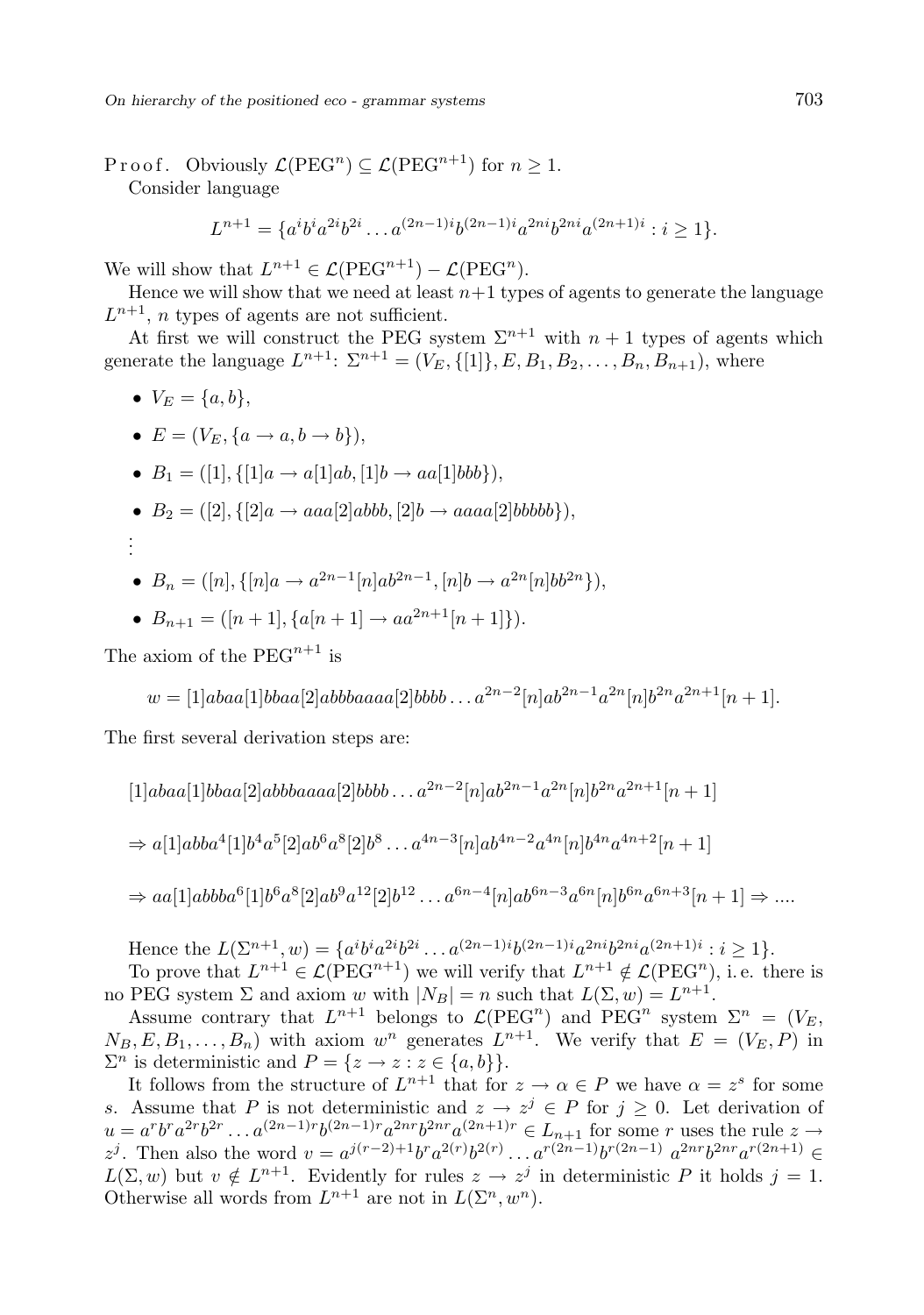So, all the changes in the environment are done by the activity of the agents.  $\Box$ 

Let  $u_0[1]u_1[1]u_2[2]u_3[2] \ldots u_{2n-1}[n]u_{2n}[n]u_{2n+2}[o]u_{2n+3}$ , where  $u_0 =$  $^{t-1},$  $u_1 = ab^t a^{2t}, u_2 = b^{2t} a^{3t-1}, u_3 = ab^{3t} a^{4t}, \dots, 1 \le o \le n$ , be the word derived from the axiom in  $\Sigma^n$  and  $u_0 \dots u_{2n+3} = a^t b^t a^{2t} b^{2t} \dots a^{(2n-1)t} b^{(2n-1)t} a^{2nt} b^{2nt} a^{(2n+1)t}$  for some  $t > 1$ . Without loss of generality we may consider  $o = 1$ . According to definition of the PEG system each agent can react with its right or left hand-side symbol, but not with both at once. This restriction allows us consider only substring  $u_{2n+2}[o]u_{2n+3}$  in following cases:

- Let  $u_{2n+2} = b^{2nt-1}, u_{2n+3} = ba^{t(2n+1)}$ , then  $Q_1$  must contain rules  $[1]a \rightarrow a[1]ab$ ,  $[1]b \rightarrow aa[1]bbb, 1]b \rightarrow [1]ba^{2n+1}$ . Such set of rules allows to derive in the next derivation step word w such that  $\gamma(w) = a^{t+1}b^{t+1}a^tba^{2n+1}b^t \dots a^{2n(t+1)}b^{2n(t+1)}$  $a^{(2n+1)(t+1)}$ , which is not from the  $L^{n+1}$ .
- Let  $u_{2n+2} = b^{2nt}, u_{2n+3} = a^{t(2n+l)}$ , then  $Q_1$  must contain rules  $[1]a \rightarrow a[1]ab$ ,  $[1]b \rightarrow aa[1]bbb, b[1] \rightarrow b[1]a^{2n+1}$ . Such set of rules allows to derive in the next derivation step word w such that  $\gamma(w) = a^{t+1}b^{t+1}a^{t+2}b^{t+2} \dots a^{2n(t+1)}b^{2n(t+1)}$  $aaba^{t(2n+1)-1}$ , which is not from the  $L^{n+1}$ .
- Let  $u_{2n+2} = b^{2nt}, u_{2n+3} = a^{t(2n+l)}$ , then  $Q_1$  must contain rules  $[1]a \to a[1]ab$ ,  $[1]b \rightarrow aa[1]bbb, [1]a \rightarrow [1]aa^{2n+1}$ . Such set of rules allows to derive in the next derivation step word w such that  $\gamma(w) = a^{t+2n+1}b^t a^{t+2} b^{t+2} \dots a^{2n(t+1)} b^{2n(t+1)}$  $a^{(2n+1)(t+1)}$ , which is not from the  $L^{n+1}$ .
- Let  $u_{2n+2} = b^{2nt} a^k$ ,  $u_{2n+3} = a^l$ , where  $k+l = t(2n+1)$ , then  $Q_1$  must contain rules  $[1]a \rightarrow a[1]ab$ ,  $[1]b \rightarrow aa[1]bbb$ ,  $[1]a \rightarrow [1]aa^{2n+1}$ . Such set of rules allows to derive in the next derivation step word w such that  $\gamma(w) = a^{t+2n+1}b^t a^{t+2} b^{t+2} \dots a^{2n(t+1)}$  $b^{2n(t+1)}a^{(2n+1)(t+1)}$ , which is not from the  $L^{n+1}$ .
- Let  $u_{2n+2} = b^{2nt} a^k$ ,  $u_{2n+3} = a^l$ , where  $k+l = t(2n+1)$ , then  $Q_1$  must contain rules  $[1]a \rightarrow a[1]ab$ ,  $[1]b \rightarrow aa[1]bbb$ ,  $a^{2n+1}a[1]$ . Such set of rules allows to derive in the next derivation step word w such that  $\gamma(w) = a^{t+2n+1}b^t a^{t+2} b^{t+2} \dots a^{2n(t+1)}$  $b^{2n(t+1)}a^{(2n+1)(t+1)}$ , which is not from the  $L^{n+1}$ .
- Let  $u_{2n+2} = b^{2nt}, u_{2n+3} = a^{t(2n+1)}$ , then  $Q_1$  must contain rules  $[1]a \to a[1]ab$ ,  $[1]b \rightarrow aa[1]bbb, a[1] \rightarrow a^{2n+1}a[1]$ . Such set of rules allows to derive in the next derivation step word w such that  $\gamma(w) = a^{t+2n+1}b^{t+1}a^tba^{2n+1}b^t \dots a^{2n(t+1)}$  $b^{2n(t+1)} a^{(2n+1)(t+1)}$ , which is not from the  $L^{n+1}$ .

In all cases we got the contradiction so the assumption that  $L^{n+1}$  belongs to  $\mathcal{L}(PEG^n)$  does not hold and  $L^{n+1} \in \mathcal{L}(PEG^{n+1})$ . Hence  $\mathcal{L}(PEG^n) \subsetneq \mathcal{L}(PEG^{n+1})$ .

# 4. CONCLUSION

In this paper we have shown that the generative power of the PEG systems depends on the number of types of agents in the definition of the system and on the number of agents present in the environment as well. We have shown the hierarchy of the PEG systems based on both mentioned properties.